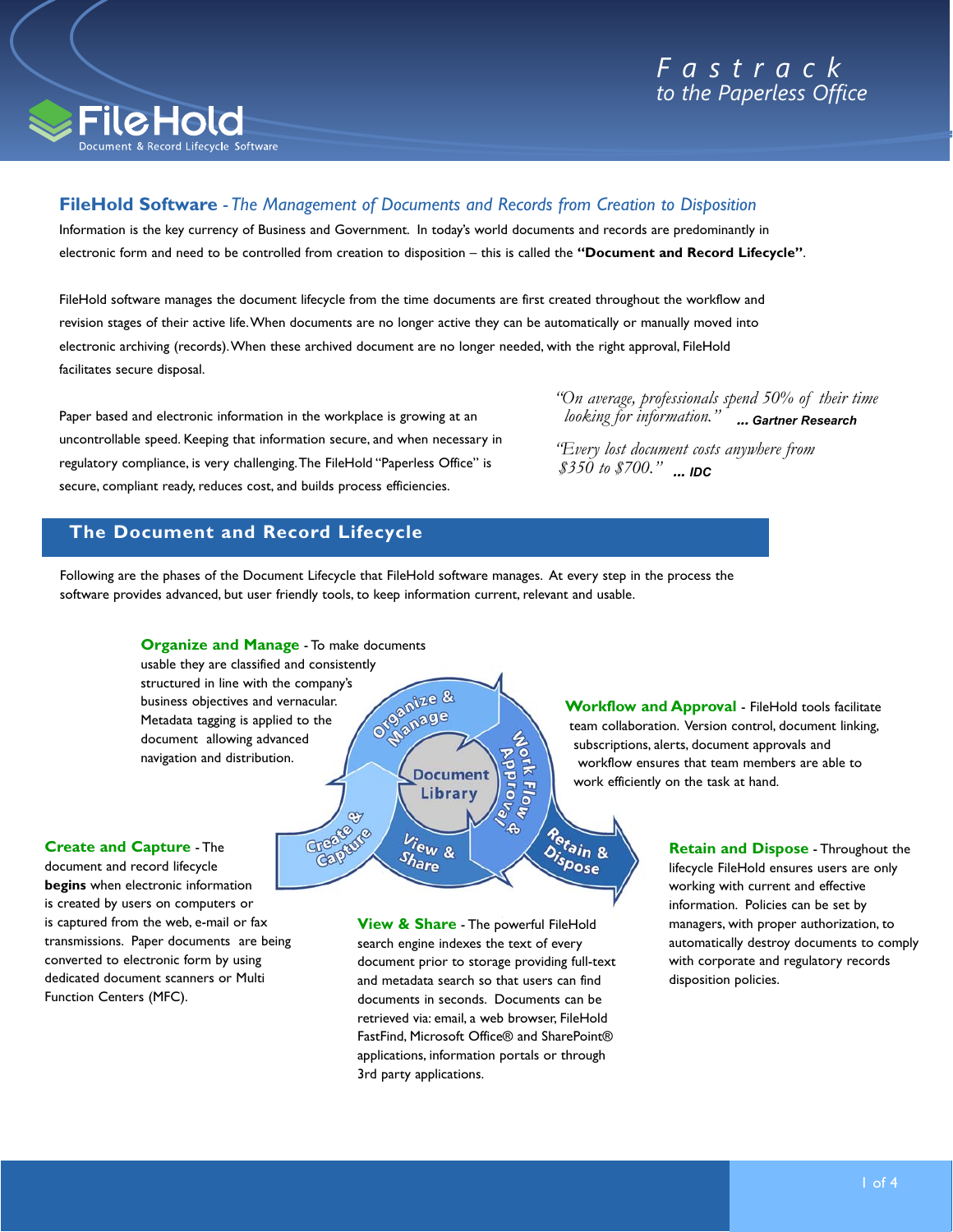# Create and Capture

## **Features for the addition and classification of content into FileHold**

"Drag and Drop" - Documents from network drives or desktop applications, such as word or e-mail, can be quickly added to the library using drag and drop.

Mass File Additions - Mass importation of documents from other document management systems or structured data is made easy using the FileHold XML importation tool that automatically creates named folders.

### Streamlined Document Classification -

Metadata is added from a centrally controlled document schema making them easier to retrieve in the future.

"AutoTagging" - can automatically add preestablished metadata to documents that are added to an "AutoTagging" folder. (Matter Centric filing)

Document and Record Support - Manages all lifecycle stages for electronic documents and electronic records including rules and reports for archiving and disposition dates. Disposition reports can be generated as required.

Hardcopy Document Tracking - Add metadata to track the location of hardcopy paper documents that are outside of the FileHold system (on desks, in file storage rooms or at remote offices).

Scanning / imaging Paper Documents - The document management software provides fast integration with 3rd party imaging systems to add scanned documents to the library. "Out of the Box" FileHold support over 300 scanner types.

# Manage and Organize

**Features for the collaboration, revision and approval of documents**

Version Control - Provides check in/checkout ability preventing documents from being overwritten or deleted as documents are updated. Previous versions of the file are maintained by the system in the event that rollback is required.

Linking and Shortcuts - Document-todocument linking or document to folder shortcuts allow users to bundle documents and files into logical groups and create bookmarks to documents that users frequently access. The document tray utility makes linking to documents across the library a snap.

### Subscriptions, Alerts and Reminders -

Subscribe to be notified of edits to documents or changes to watched folders. Users are alerted of changes via email or their private notifications list. Set reminders for documents such as contracts that need attention in the future.

Smart and saved Search - Smart folders are searches that users save. When opened the search is run providing users with a live update to the content of the library no matter where the documents are located. Virtual folders - Allows users to aggregate links to documents located in various areas of the library no matter where they reside.

Workflow - For documents needing to pass through reviewers and approvers before they are ready for general distribution. Provides instant reports on the status of and documents in the review process.

Viewers - Document viewers allow viewing of documents without opening the native applications. Viewer features include mark up, sticky notes, annotations and redaction.

### Document Staging and Publishing Areas -

Quickly create staging and collaboration areas for documents as they are being worked on. Once approved, documents can be moved to publishing folders where they are protected from change or accidental deletion.

Auto Numbering - Apply version control numbers or Document Control numbers to documents in FileHold. These control numbers give administrators ultimate control. The numbering system can be displayed and printed on the document.

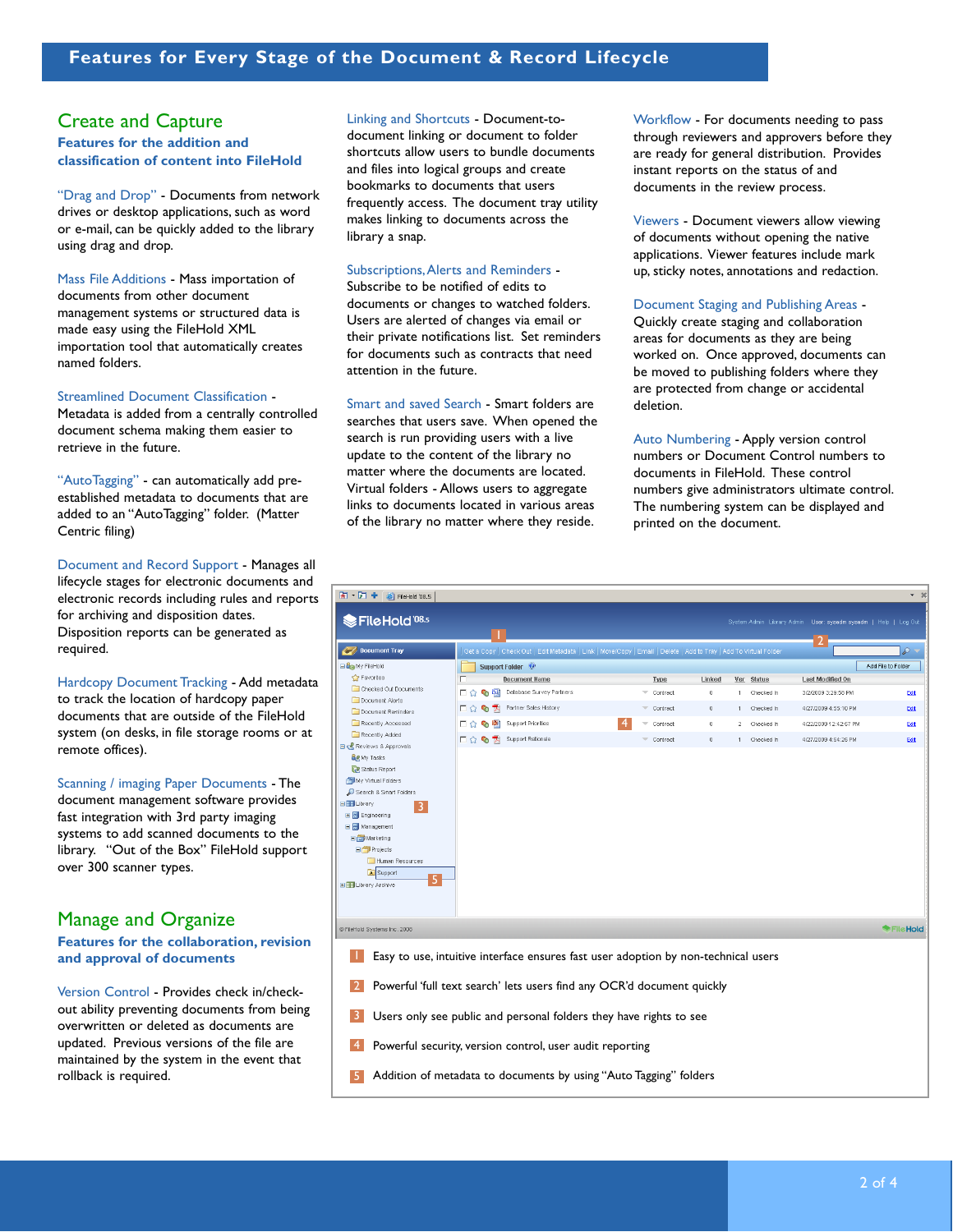# Distribute and Access

## **Features for the distribution and quick access to documents**

Powerful Search - Search results are driven by the words in the document as well as the metadata associated with the document. The document management software has the ability to extract and search the content from all of your favorite file types including PDF, Microsoft Office, Zip and many more.

Web Browser Access - Users can easily access the document management software library using a standard web browser (Internet Explorer and Mozilla browsers supported).

Microsoft Office Access - E-mail can be stored in FileHold by a simple "drag and drop" activity that moves documents from Outlook into the appropriate folders. This provides a simple but powerful way to associate e-mail with relevant folders of information.

Microsoft SharePoint - FileHold can be installed as a web part of Microsoft SharePoint. Users can move documents between FileHold and Sharepoint.

Desktop Access - Power users can drag and drop documents to and from their desktop using the document desktop utility. The desktop client provides a quick and easy way to add documents en masse to the system.

Email - Send links to documents directly to team members, partners, suppliers or customers. File security is maintained as only authorized users are able to retrieve the file using the link.

Distribute Via Third Party Applications - The Web Services architecture and API allows for easy integration and distribution of documents with third party portal / ERP / CRM applications.

FastFind - Provides an instant search capability from 3rd party products such as accounting or GIS. Create a "hot key" to go directly from any windows forms application directly into the FileHold library to find relevant data instantly.

My FileHold Personalized Dashboard - acts as a launch pad to a users bookmarked list of documents, document change alerts, reminders, checked out documents, recently added or accessed and documents requiring approval.

# Retain and Dispose

**Features that facilitate the storage retention and disposal of documents**

# Active and Inactive Document Lists - Based

on the document type, metadata, age and archive policies; documents are automatically designated as either active or inactive. Inactive documents may be automatically archived by the system.

Document Usage Logging - Tracks how and when documents are accessed by system users. Provides a permanent record (essential for regulatory compliance) of who has read, updated the document, updated metadata, transferred or deleted documents from the library.

Disposal Settings - Documents can be automatically deleted by the system based on disposition rules. Documents accidentally deleted by users can be quickly recovered.

Records Management - Records may only be

deleted from the library in accordance with their retention/disposition schedules or by a designated corporate

records manager. Users may retrieve copies of records but not the original records themselves. Changed versions of records added to the library will be designated as new records.

# Document Metadata

**Features for the centralized control of the metadata vocabulary**

Controlled Vocabulary Management - For creation of a controlled metadata structure ensuring documents are classified in a way that is in-line with the company's business tasks and processes with unique metadata schemas for each type of document.

Guaranteed Metadata Capture - Ensures the mandatory amount of metadata is captured for each document or record. As new documents are added the user is prompted to classify the file using required metadata fields.

Document Naming Standards - Allows for the quick creation and adherence to corporate document naming standards. As documents are added to the library they are automatically renamed according to the naming policies set.

AutoTagging - Create "AutoTagging" folders that automatically add metadata to the documents as they are entered into the folder. Sometimes this is called Matter Centric filing.

# Administration and Support **Hassle-free deployment, maintenance and support**

100% Microsoft Based Solution - FileHold document management software is designed to integrate into your Microsoft Office or SharePoint environment ensuring you are able to fully leverage your existing technology investment.

Auto Deployment and Upgrades - All client side FileHold document management software utilities are deployed using install technology providing automatic delivery of upgrades with minimal impact to the users computer.

*"My users give me unsolicited comments on how well FileHold is working."*

**...** *Manufacturing Customer*

## Active Directory Server Synchronization - Synchronize the document management software users or groups from objects in Active Directory or LDAP directory servers. Both users and groups can then be assigned to functional roles within the FileHold application.

Flexible Roles Based Security - The document management software ships with five pre-defined roles: Read Only users, Publishers, Publisher plus Delete users, Library Administrators and System Administrators.

Fast Setup and Configuration - The document management software is designed to be installed and configured in less than a day. FileHold fixed fee installation fee ensures control of implementations costs.

Unlimited Reporting - Based on Microsoft SQL Reporting services users can generate custom reports based on any metadata file ranges in the system – the ultimate reporting flexibility.

Simple licensing Upgrades - FileHold encourages users to start small and add features and users as needed. A FileHold document management software license can be updated in minutes via e-mail.